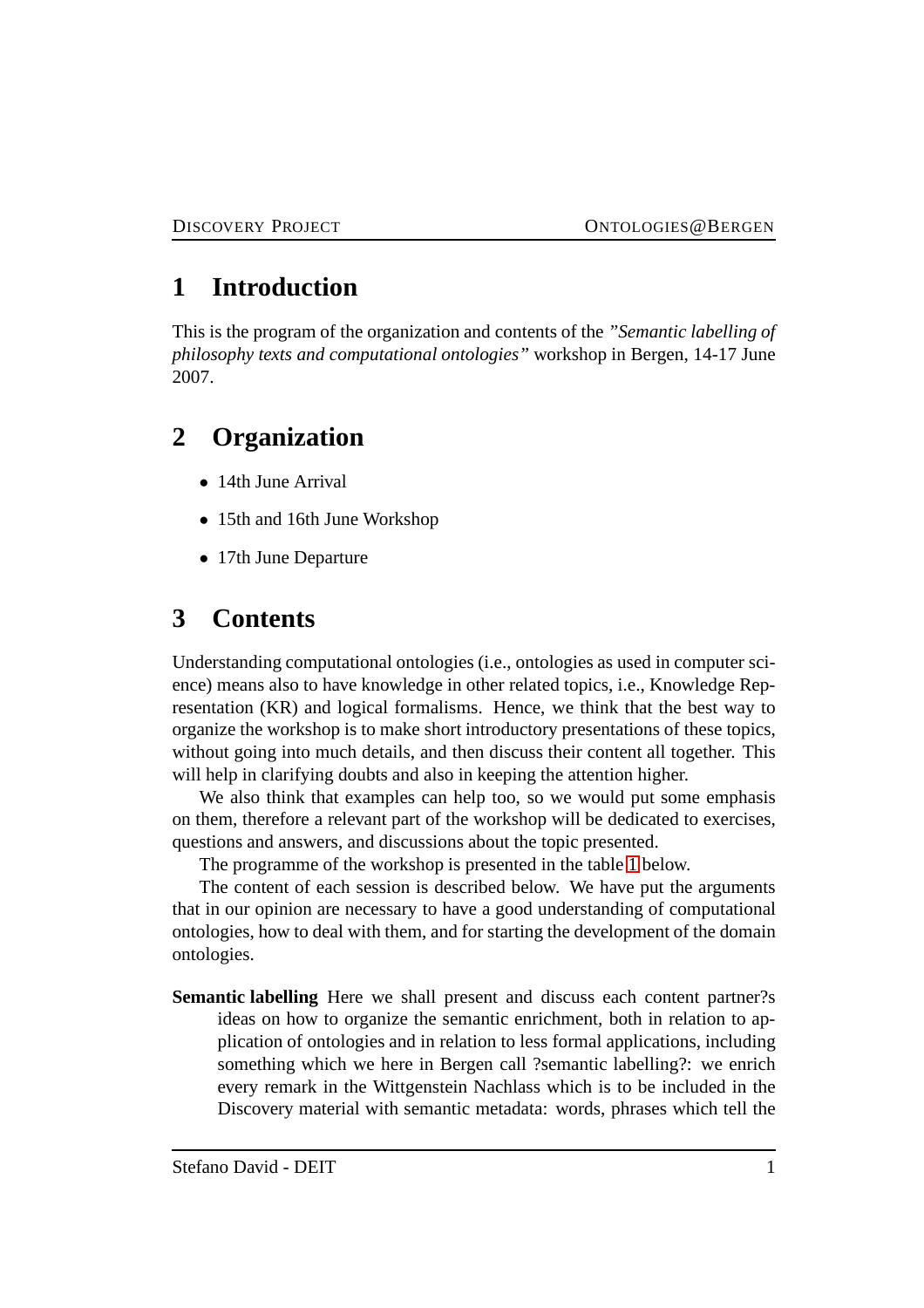|             | 15 June                         | 16 June            |
|-------------|---------------------------------|--------------------|
| 09:00-10.45 | Semantic Labelling              | Semantic Web       |
| 10.45-11.15 | <b>Break</b>                    |                    |
| 11.15-13.00 | Semantic Labelling              | Semantic Web Tools |
| 13.00-14.30 | Lunch                           |                    |
| 14.30-16.15 | <b>Knowledge Representation</b> | Exercises          |
| 16.15-16.45 | <b>Break</b>                    |                    |
| 19.45-19.00 | Knowledge Engineering           | Exercises          |

<span id="page-1-0"></span>Table 1: Program of the workshop

reader in a few words what this remark is about. I?ll soon be able to point you to a website where this is exemplified with Wittgenstein?s Lecture on Ethics and where you can investigate all the files which we produce for this work. The same can and shall, I suppose, be done with RAI?s, ILIESI?s and HyperNietzsche?s materials. Thus, please prepare a short presentation for Os about how you plan this work, and how you plan to relate it to WP7:

WP7: Define Ontologies To formalize a foundation ontology for the structural enrichment of content. To formalize and encode in OWL suitable domain ontologies and thesauri for semantic enrichment of philosophical content.

Also, I?d wish that samples of the work, incl. the source files, were made available already before the workshop in the Groupware space so that we are well prepared for Os in order to learn from each other.

- **Knowledge Representation** This will be the most hard and perhaps difficult to understand session. It will briefly present the theoretical aspects of KR, logical formalism, and ontologies. However, since the requirements for writing ontologies have dropped from OWL to RDF(S), we decided not to emphasize the logical aspect. In particular, we will discuss:
	- 1. KR, Knowledge Bases (KBs), their components and properties.
	- 2. Logical formalism. A very brief overview of Description Logics formalism: syntax and semantics, inference.
	- 3. Ontologies. Definition, use of ontologies, analogies with Databases.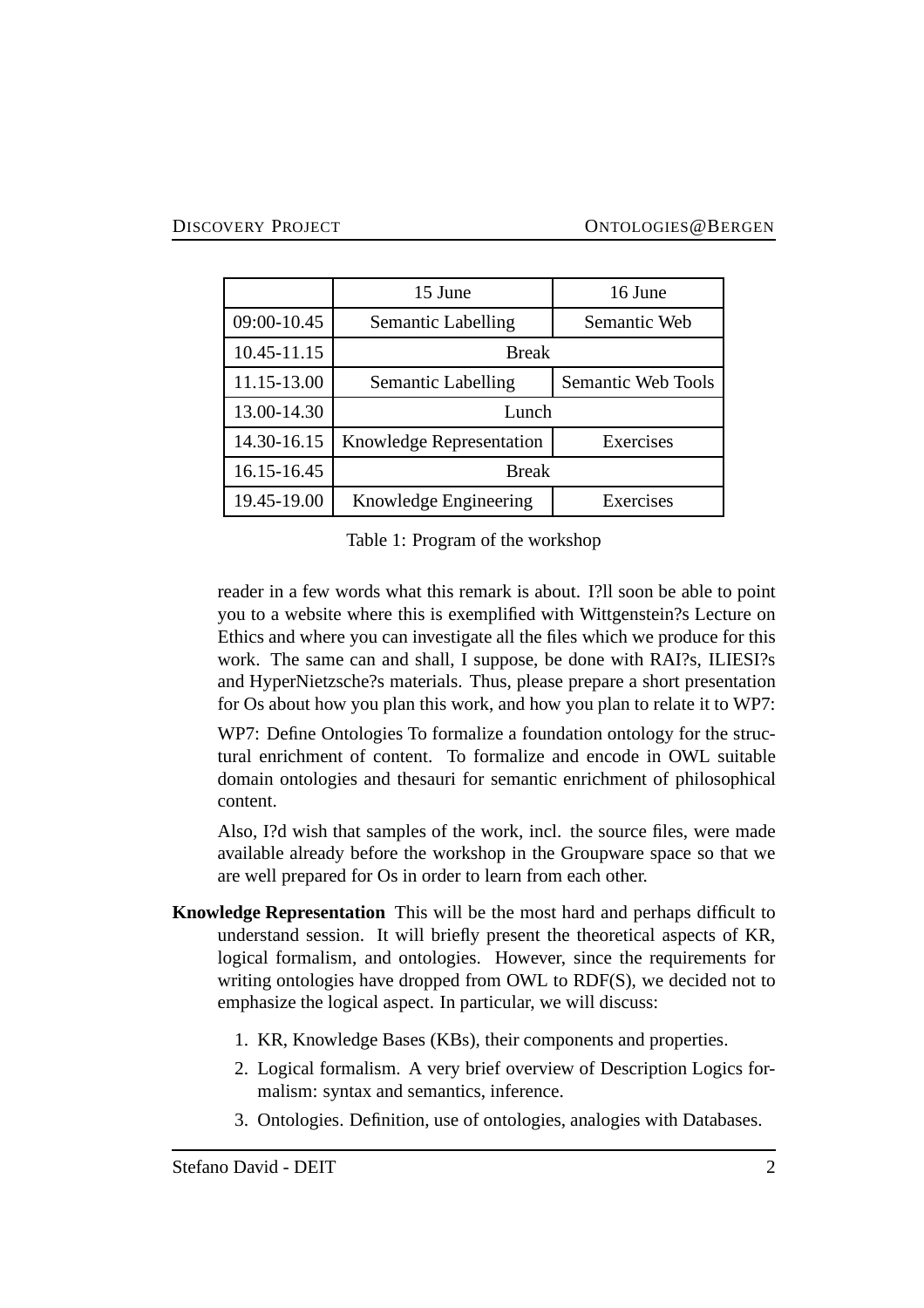This and the above items, although vast and complicated, will only be introduced to provide the basic concepts and the necessary knowledge for working with ontologies.

Some example will be presented, that will help in the understanding of the topic.

- **Knowledge Engineering** A simple methodology for the development of knowledge bases (and ontologies). We will apply the methodology by describing a domain and building a knowledge base.
- **Semantic Web** This session will describe the Semantic Web, its purposes, and its components, starting from the SW layer *"cake"* to the languages for the Semantic Web (XML, RDF(S), OWL, etc), particularly focusing on RDF(S).

One of the goals of the Semantic Web is to provide means for annotation of existing resources, hence we will present some framework (e.g., DCMI, the Dublin Core Metadata Initiative), that might result useful in the Discovery Project.

**Semantic Web Tools** Tools for ontology editing. An introduction to software tools that ease the creation, modification, and management of ontologies, examples of how to create ontologies in the tools.

For the development of ontologies, we suggest the use of Protégé<sup>[1](#page-2-0)</sup>, a Java application developed at the Stanford University, that allows to edit ontologies. We will provide an introduction to Protégé and to its functionalities.

**Exercises** A session to practice what has been learned in the previous sessions and to ask question about unclear stuff. The idea is to start with the development of the domain ontologies, by applying what has been learned in the workshop.

## **4 Bibliography**

1. Stefano David and Cesare Rocchi *Philosophy and Computational Ontologies*. In Proceedings of the 30th international Wittgenstein Symposium. This short paper shows the differences between ontologies in philosophy

<span id="page-2-0"></span><sup>1</sup><http://protege.stanford.edu>